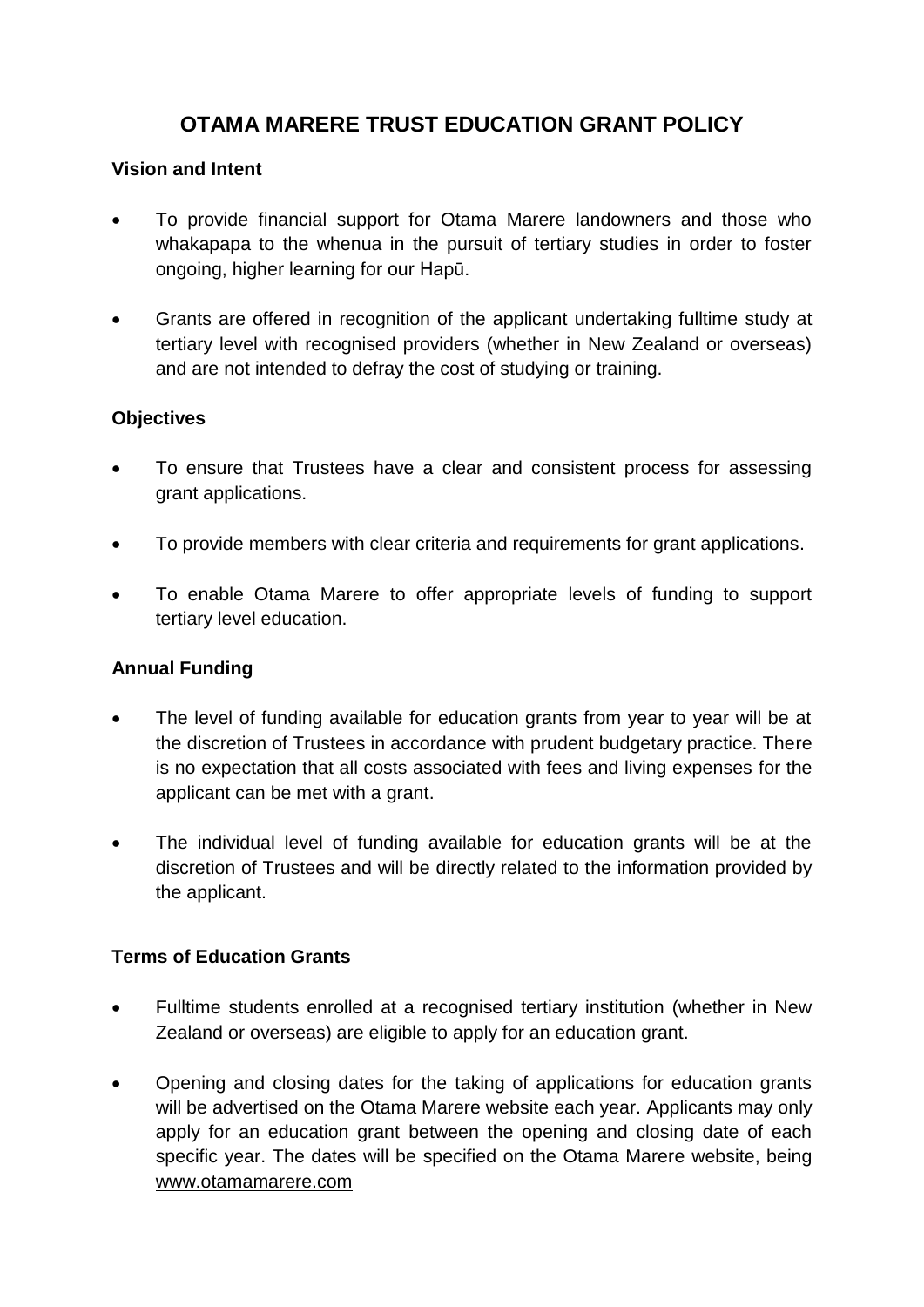- There is no age limit for applicants.
- All applications must be completed by the closing date for each education grant period as specified on the Otama Marere website, being [www.otamamarere.com](http://www.otamamarere.com/)
- An application will not be considered to be complete unless an applicant has provided certified photo identification in
- Otama Marere will provide successful applicants with payment of their allocated education grant in a timely manner after the closing date for application has concluded. Given the substantial level of applications and the ratification of the grant applications by the Trustees (including the Advisory Trustees), each applicant should expect to receive their grant monies within one (1) month of the closing date for grant applications.

### **Privacy Policy**

- Otama Marere Trust (and by nature of being Responsible Trustee, Perpetual Guardian) collects and holds the personal information supplied by all education grant applicants. This information is used, held and collected for the purposes of trust Reporting, updating landowners, record keeping, financial reporting and general trust business.
- The personal information collected may be provided in forms filled out by individuals, face to face meetings, email messages, telephone conversations or by third parties.
- Each applicant is required to give express consent to Otama Marere Trust to use their name, education details and the level of funding they receive for the purposes of reporting to the Otama Marere Trust landowners, for the purposes of any financial reporting and for display in any Trust booklets, website or newsletter.
- Information collected and held by Perpetual Guardian is able to be accessed by any employee of Perpetual Guardian.

#### **Applications**

 All applications are to be made through the Otama Marere website, being [www.otamamarere.com,](http://www.otamamarere.com/) unless otherwise agreed to by the client manager for Perpetual Guardian.